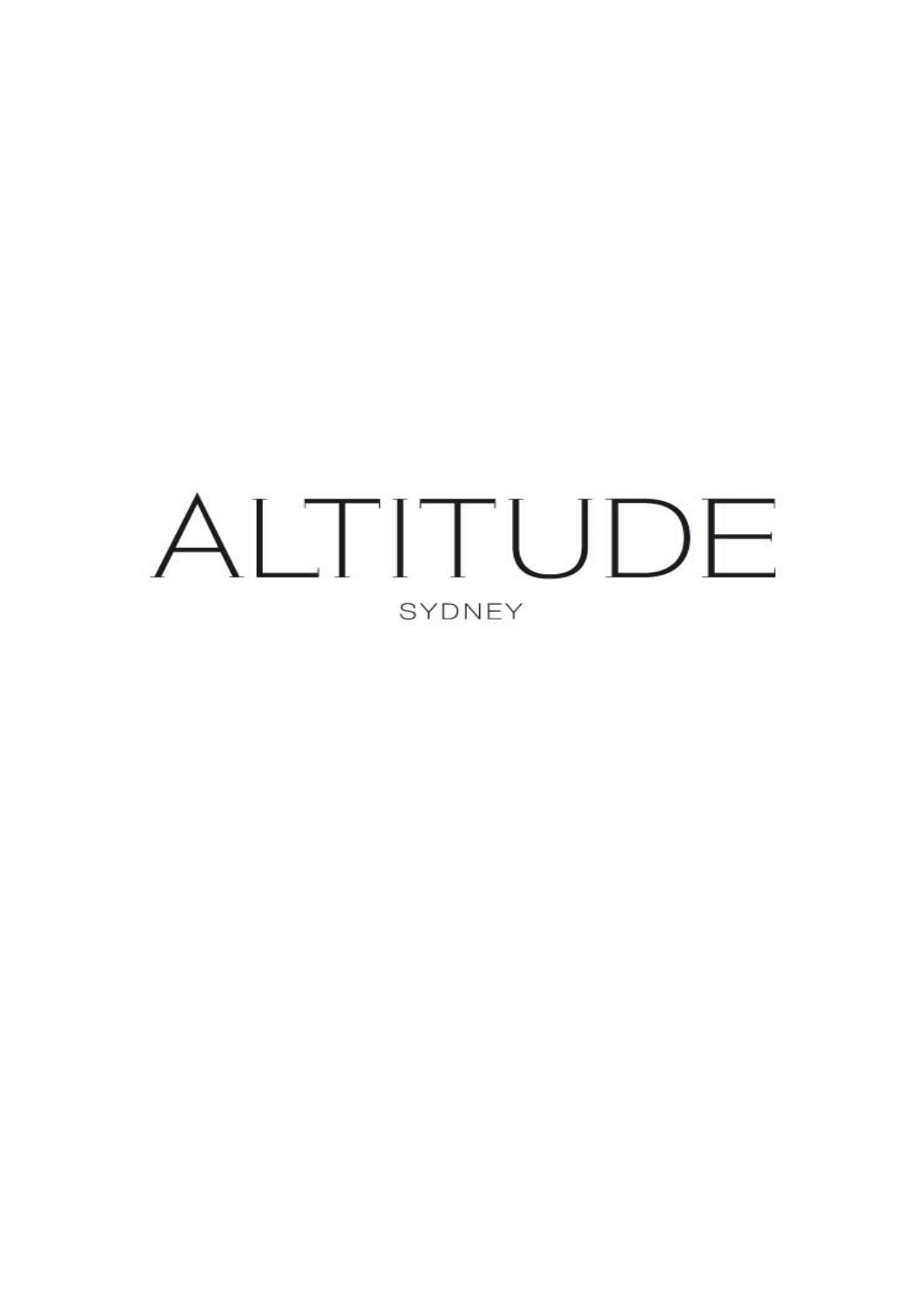### **Starters**

| Freshly shucked Sydney rock or Pacific oysters<br>Shallot and red wine dressing   | 1/ <sub>2</sub> Dozen | 22 |
|-----------------------------------------------------------------------------------|-----------------------|----|
| River trout<br>Caramelized yogurt, star anise, bottarga                           |                       | 27 |
| Beef tongue<br>Crab, cuttlefish, ponzu                                            |                       | 28 |
| Cured yellow fin tuna<br>Radish, fennel, lemon curd, crème fraîche                |                       | 29 |
| Scallops<br>Black pudding, apple, Mt. Buffalo hazelnuts                           |                       | 28 |
| Rare roast Cervena venison<br>Carrots, crushed Jerusalem artichokes, hibiscus jus |                       | 29 |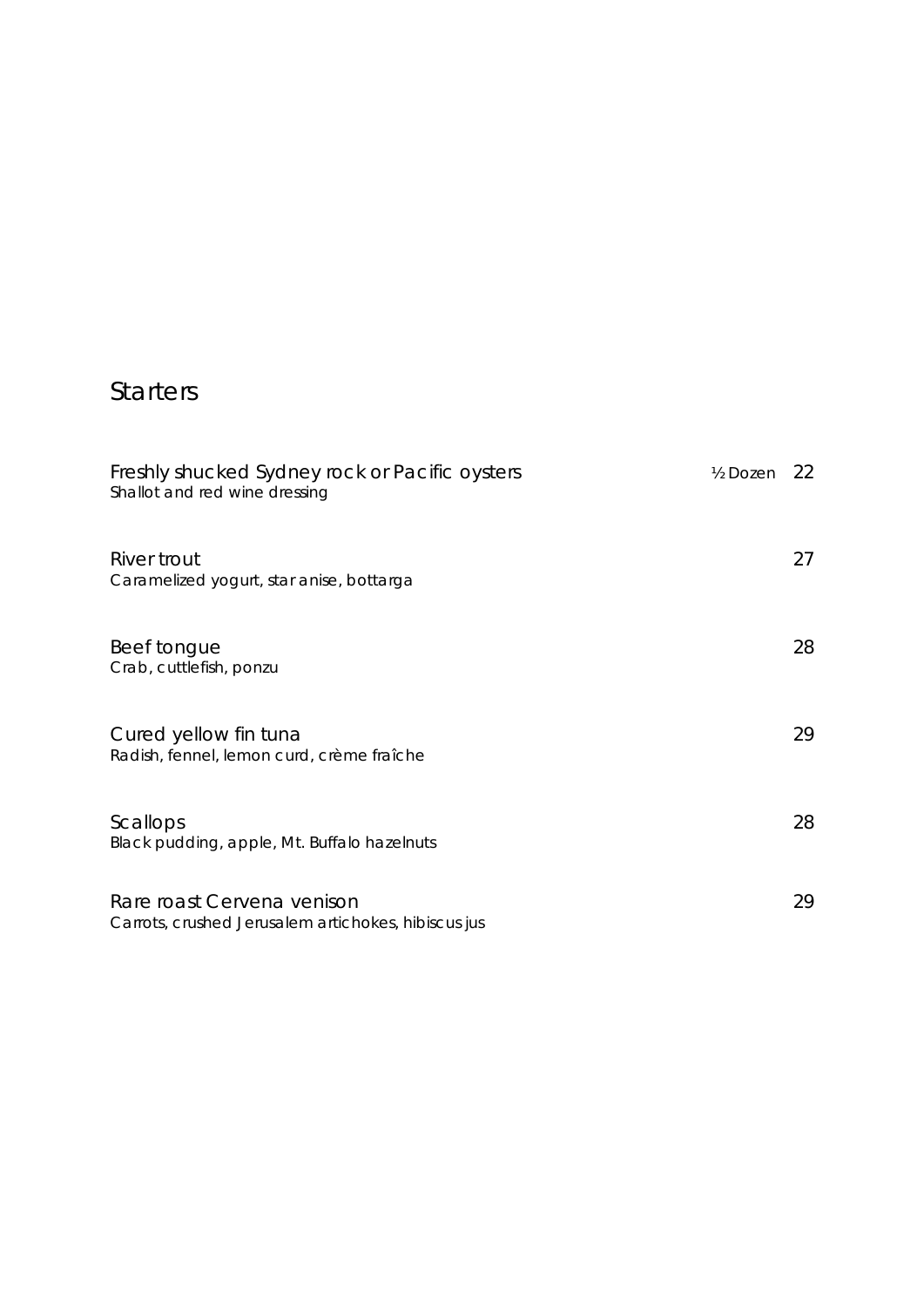### Mains

| <b>Blue mackerel</b><br>Diamond shell clams, sweet corn, capers      | 38           |
|----------------------------------------------------------------------|--------------|
| John Dory<br>Steamed mussels, braised beetroot, blood orange, fennel | 39           |
| Western Australian marron<br>Potato, asparagus, lemongrass           | 42           |
| Riverina lamb<br>Date, black currant, saffron                        | 40           |
| Kurobuta pork<br>Vanilla-peach, peas, crackling                      | 42           |
| Wagyu beef<br>Cocoa, baby beetroot, pencil leek, short rib jus       | 46           |
|                                                                      |              |
| Sides                                                                | All Sides 10 |
| Dill and butter poached kipfler potatoes                             |              |

Mixed leaf salad and fresh herbs

Beans medley, confit shallots and Mt. Buffalo hazelnuts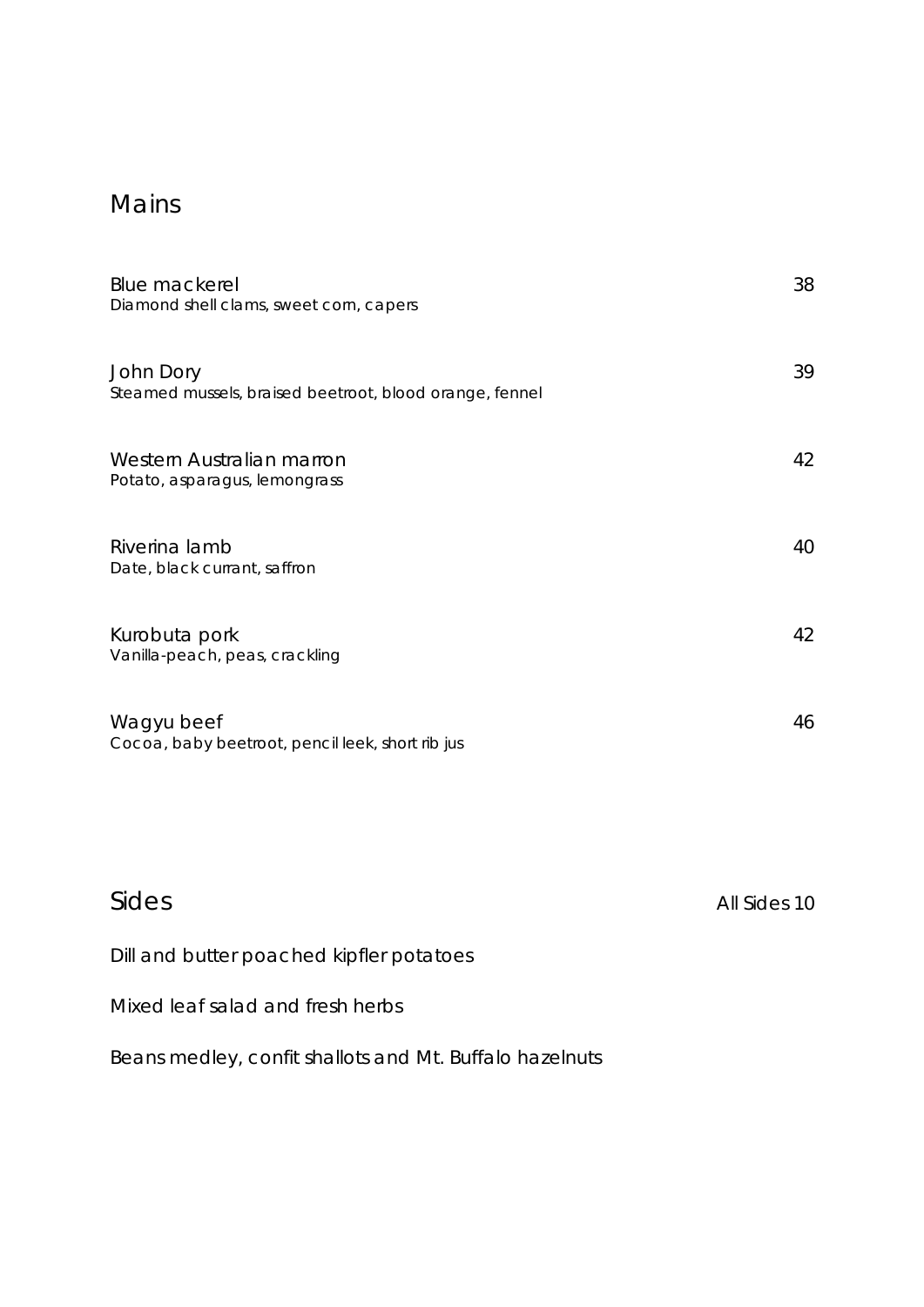#### Desserts All Desserts 18

Summer berries Meringue, organic juice, sorbet

White chocolate and mango parfait Vanilla poached pineapple, crème fraîche ice cream

Dark chocolate decadence Peanuts, caramel mousse, espresso ice cream

Cheese cake Pistachio, strawberries, macaroon

#### Cheese

Select one, three or five cheeses from our cheese menu Fresh fruit, home made bread and truffle honey comb

| Five types  | 26 |
|-------------|----|
| Three types | 20 |
| Individual  | 15 |
|             |    |

#### Cheese flight

A selection of three cheeses 30 Each expertly paired with a different wine for a unique tasting experience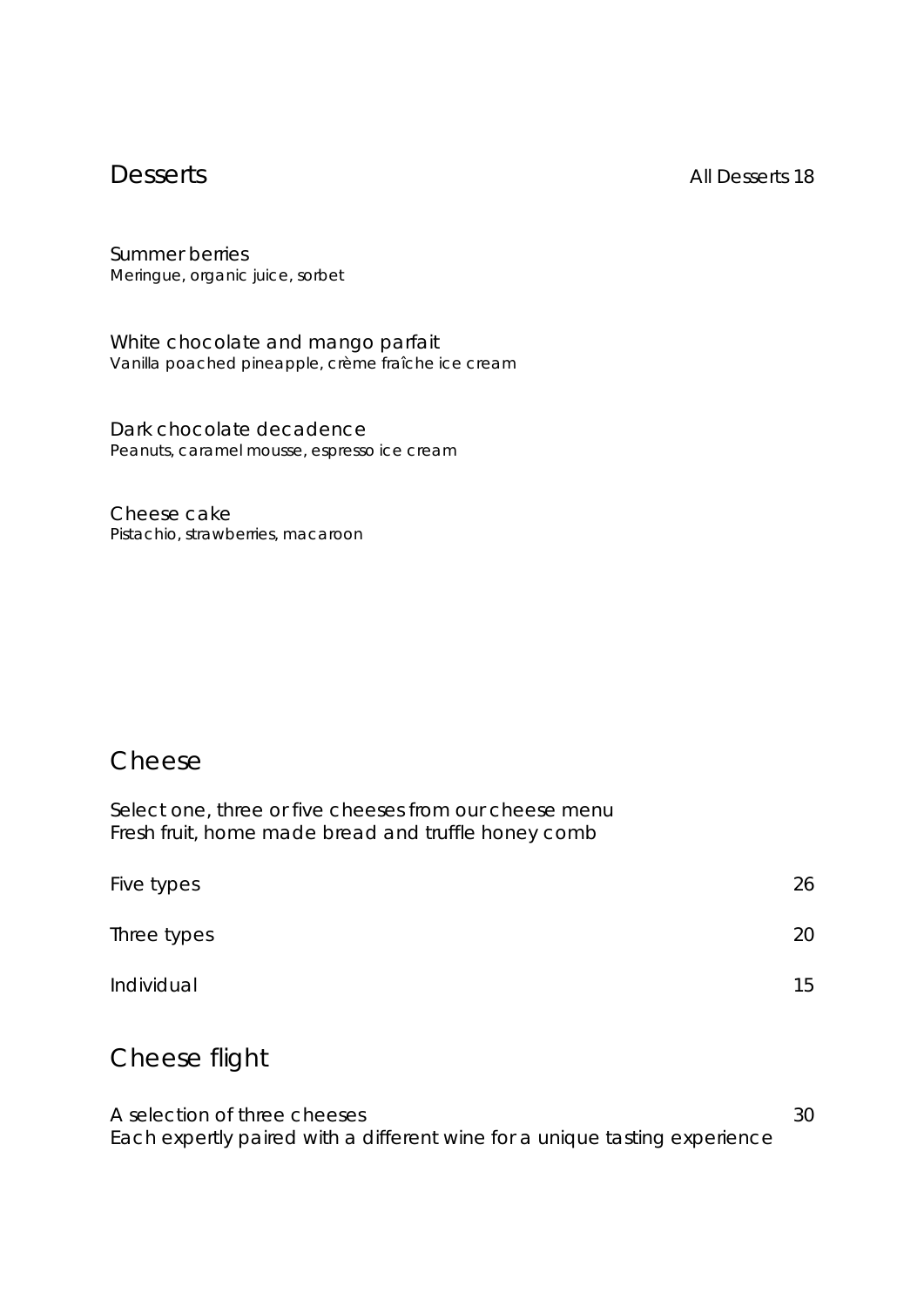#### Cheeses

#### Hard

| Pyengana Clothbound Cheddar<br>Petit Brebis Pimento<br>Marcel Petite Comte Le Fort<br>Casa Madaio Paglierino<br>Ubriaco di Capra al Traminer | Australia<br>France<br>France<br>Italy<br>Italy | Tasmania<br><b>Basque Country</b><br>Franche-Comté<br>Cilento Campania<br>Veneto |
|----------------------------------------------------------------------------------------------------------------------------------------------|-------------------------------------------------|----------------------------------------------------------------------------------|
| Blue                                                                                                                                         |                                                 |                                                                                  |
| <b>Bleu des Basques</b><br>Old Telegraph Road Baw Baw Blue<br>Queso Valdeon<br>Cropwell Bishop Stilton                                       | France<br>Australia<br>Spain<br>England         | Midi-Pyrénées<br>Gippsland<br>Castilla y Leon<br>Nottinghamshire                 |
| Washrind                                                                                                                                     |                                                 |                                                                                  |
| <b>Petit Munster</b><br>Tarago River Jensen's Red<br>Fromager des Clarines                                                                   | France<br>Australia<br>France                   | Franche-Comté<br>Gippsland<br><b>Franche Comte</b>                               |
| <b>White Mould</b>                                                                                                                           |                                                 |                                                                                  |
| Yarra Valley Yering<br>Le Conquerant Grand Camembert<br>Lincet Brillat Savarin                                                               | Australia<br>France<br>France                   | Victoria<br>Normandy<br>Champagne                                                |
| <b>Fresh Curd</b>                                                                                                                            |                                                 |                                                                                  |
| <b>Woodside Monet</b>                                                                                                                        | Australia                                       | <b>Adelaide Hills</b>                                                            |